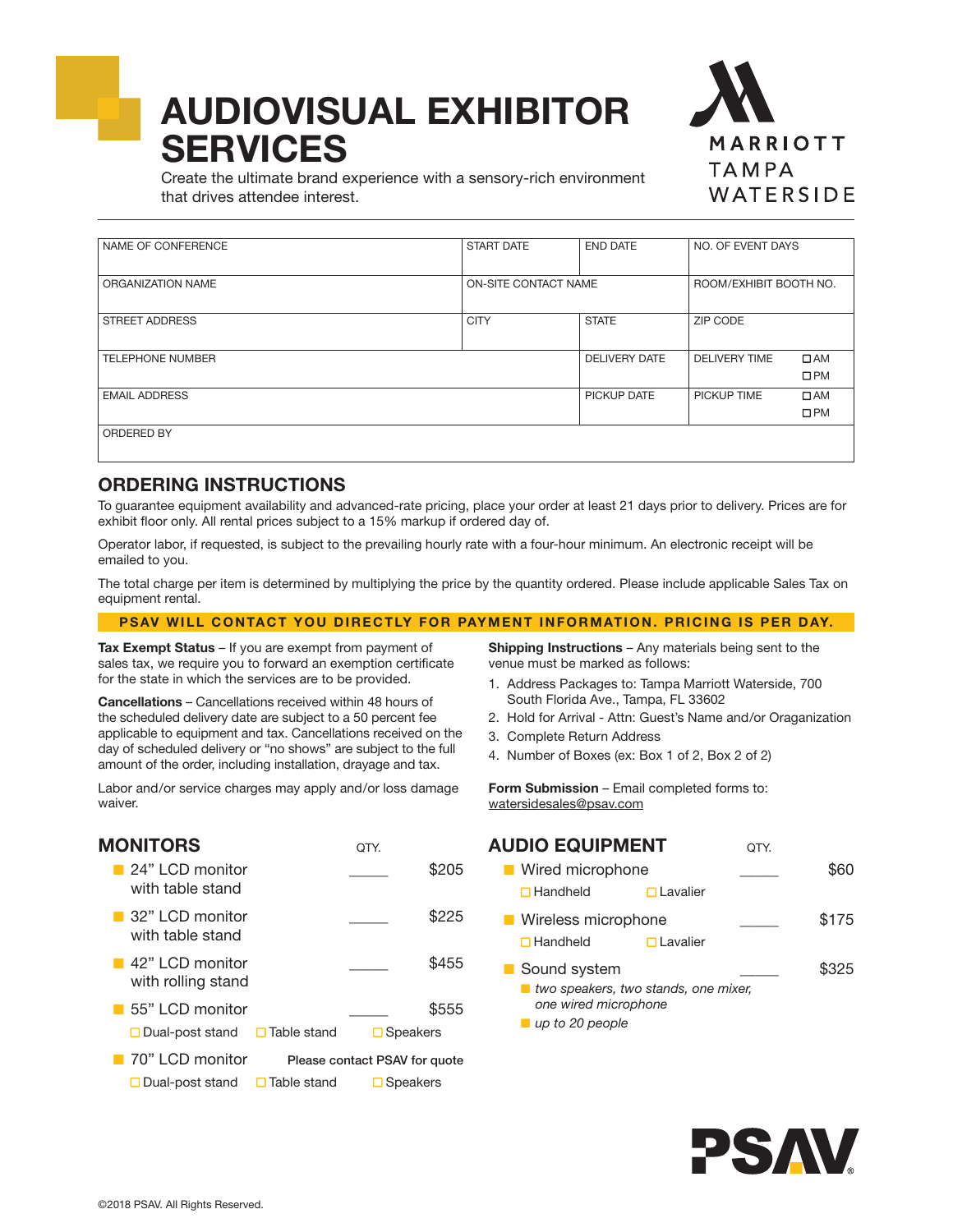# AUDIOVISUAL EXHIBITOR **SERVICES**



Create the ultimate brand experience with a sensory-rich environment that drives attendee interest.

### COMPUTER & ACCESSORIES OTY.

**INTERNET** 

| ■ Laptop                  |      | \$220 |
|---------------------------|------|-------|
| <b>ITERNET</b>            | OTY. |       |
| Wired internet connection |      | \$165 |

- Wireless internet connection **625**
- Dedicated bandwidth Please contact PSAV for quote

| <b>POWER</b>                             | QTY. |       |
|------------------------------------------|------|-------|
| $120V - 5$ AMP                           |      | \$54  |
| $120V - 10$ AMP                          |      | \$74  |
| 208V Single phase - 20 AMP               |      | \$130 |
| 208V Single phase - 30 AMP               |      | \$175 |
| $\blacksquare$ 208V Three phase - 30 AMP |      | \$310 |
| 25' AC cable                             |      | \$20  |
| <b>Power strip</b>                       |      |       |

## RIGGING

Rigging requests should be placed using the Rigging Request Form at https://www.psav.com/riggingform

### CUSTOM ITEMS  $_{\text{OTY}}$

| <b>Projector Support Package</b>            | \$175 |
|---------------------------------------------|-------|
| <b>Desktop Projection Screen</b><br>Package | \$590 |
| <b>Blu-ray/DVD Player</b>                   | \$125 |
|                                             | S.    |
|                                             |       |

## SPECIAL REQUESTS

Please add any items not listed above that you require.

To learn about our creative and production services, please contact your PSAV representative.

William Widdoss Tampa Marriott Waterside 700 South Florida Ave., Tampa, FL 33602 office: 813.525.0462 email: watersidesales@psav.com [venuepartners.psav.com/marriotttampawatersidehotelmarina](http://venuepartners.psav.com/marriotttampawatersidehotelmarina)